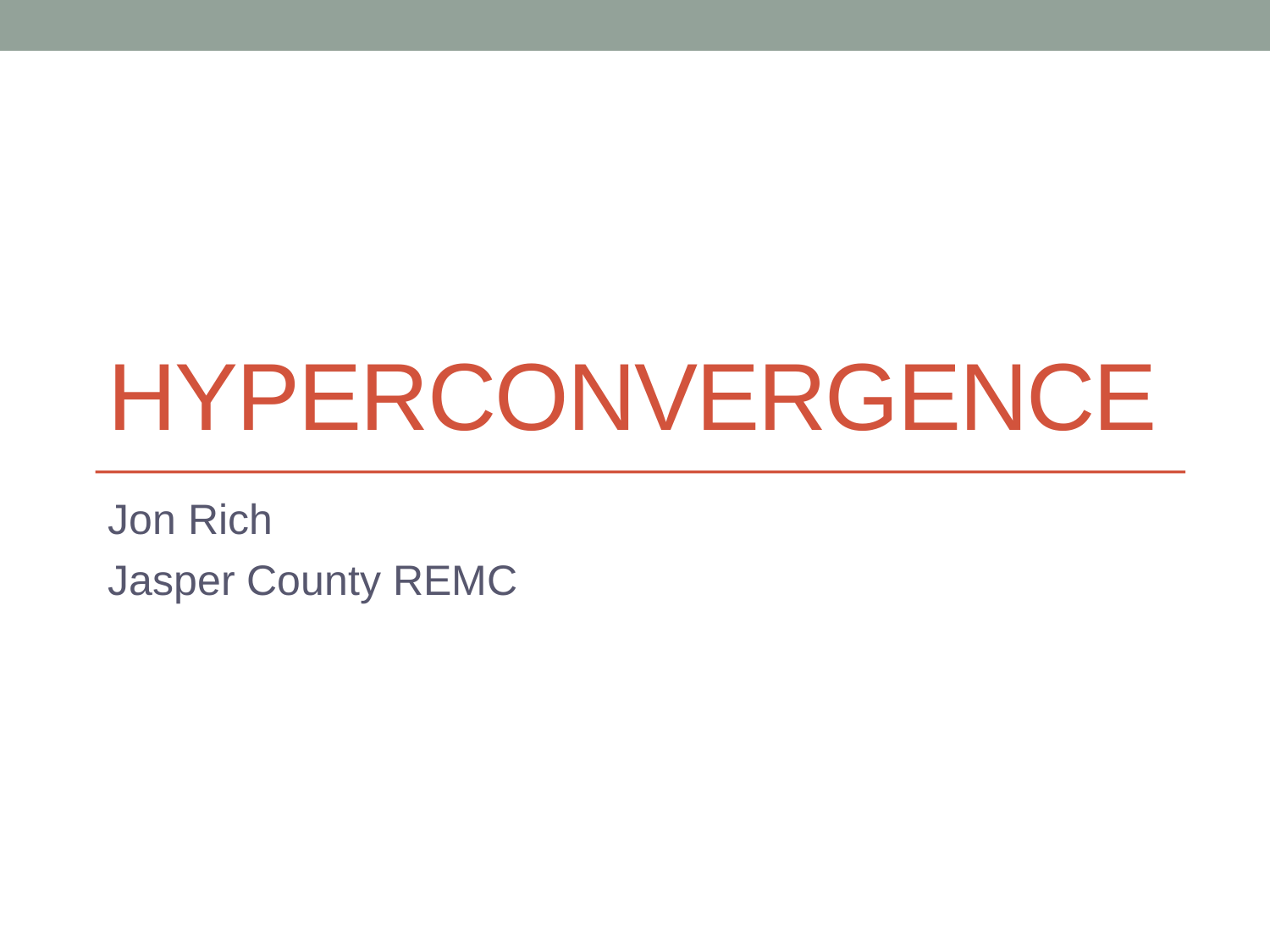## Jasper County REMC

 $\sim$  9,000 meters 31 Employees

 $1 - I$ T (recently added a 3<sup>rd</sup> party to handle Antivirus, patching, monitoring, some remote support)

Rackspace Exchange (hosted)

NISC (Dec 2016) (hosted – CIS, ABS, E&O (Mapping, Staking, OMS, mobile workforce)

TS1 / Cannon / deploying Sensus RF (hosted)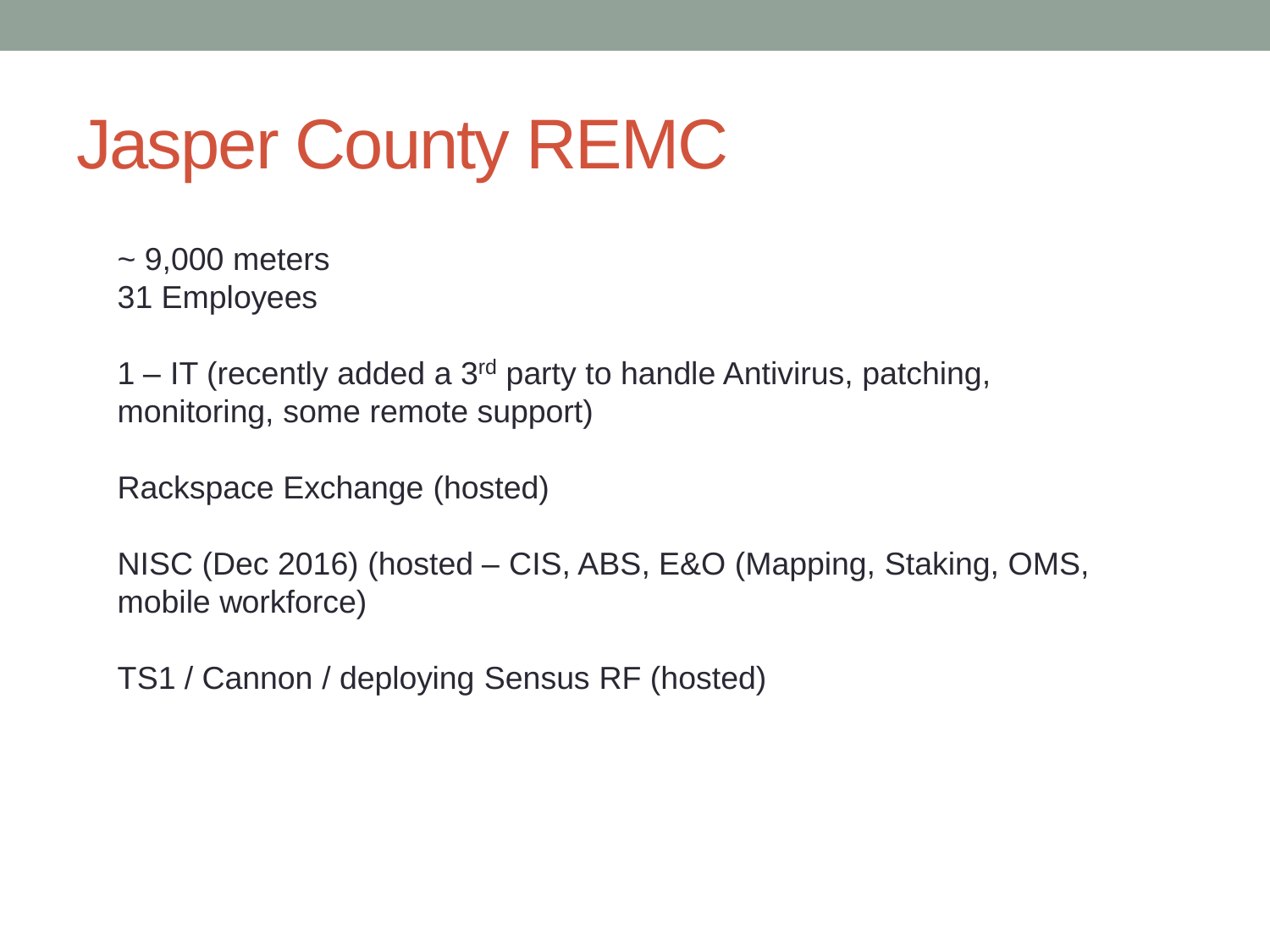#### Process

research, 3 quotes, decision

Went to Tipmont REMC to discuss options. (10/22/2012)

Budget (started with three nodes and added two) Purchased 3 nodes in 2013, added two more in 2014 Went all Server 2012

All still being used today.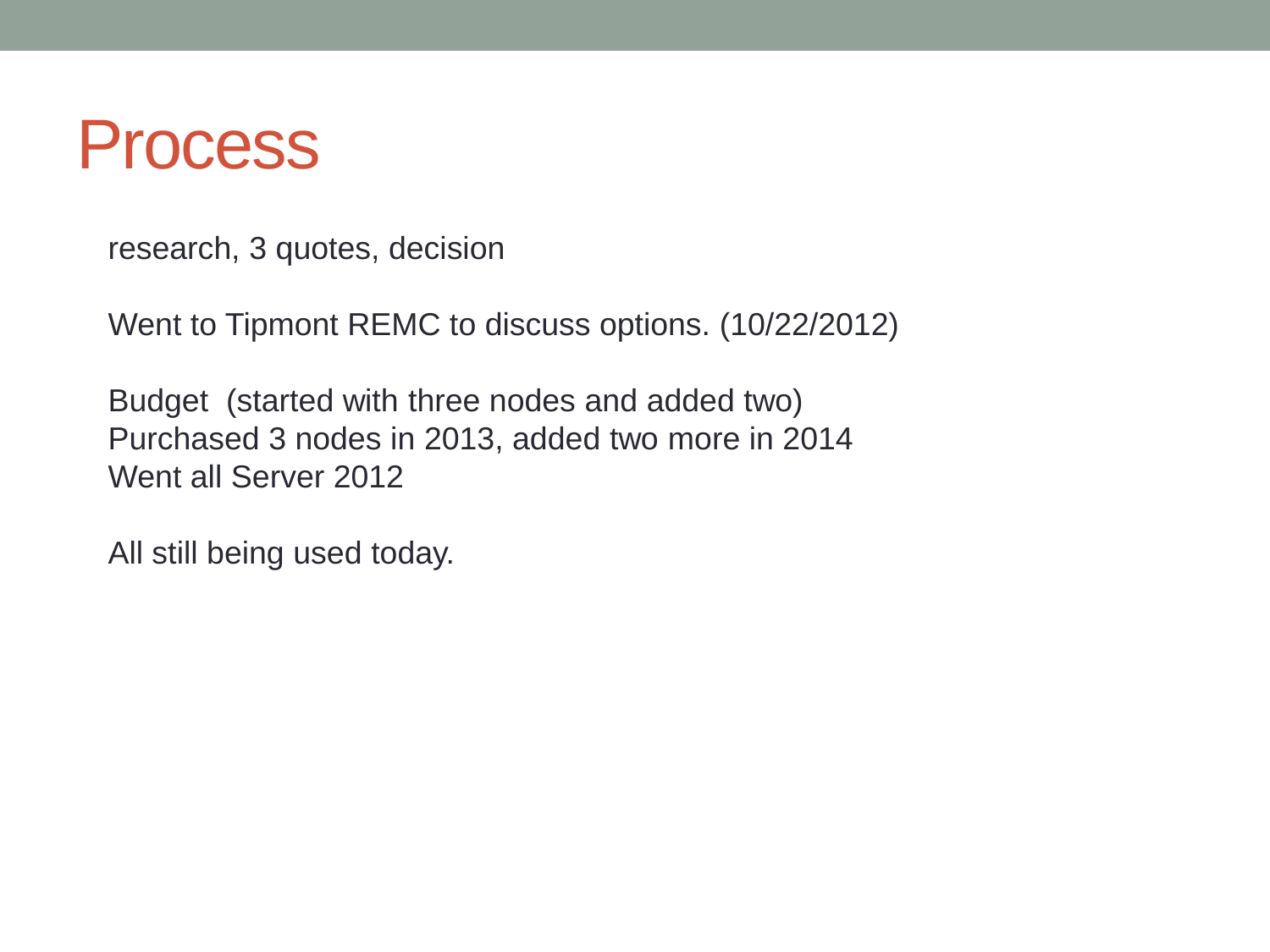# **What is Hyperconvergence?**



**Hyperconvergence** or **Hyperconverged Infrastructure**: *Noun* - The integration of the storage, compute, and virtualization layers of infrastructure into a single solution architecture.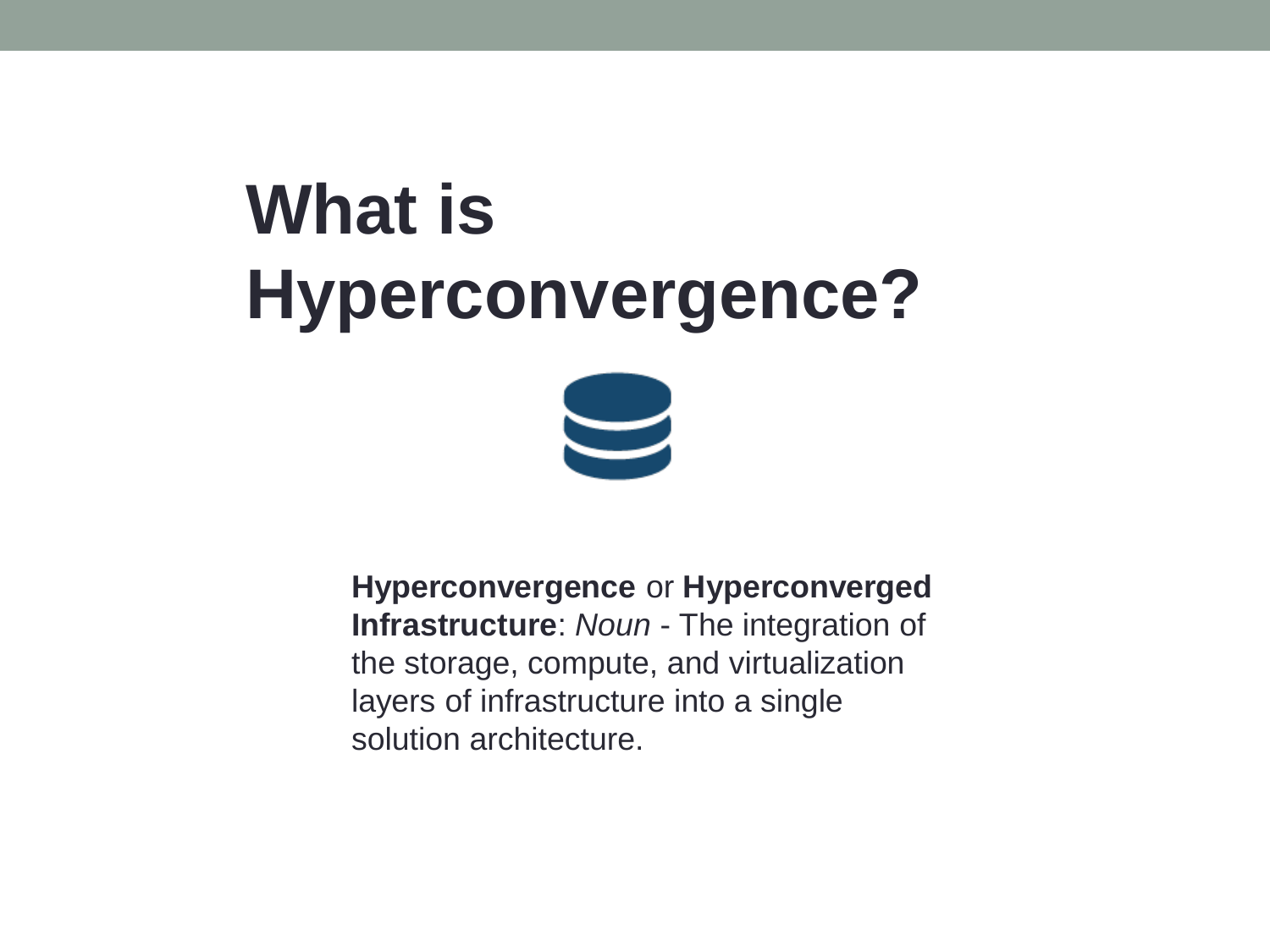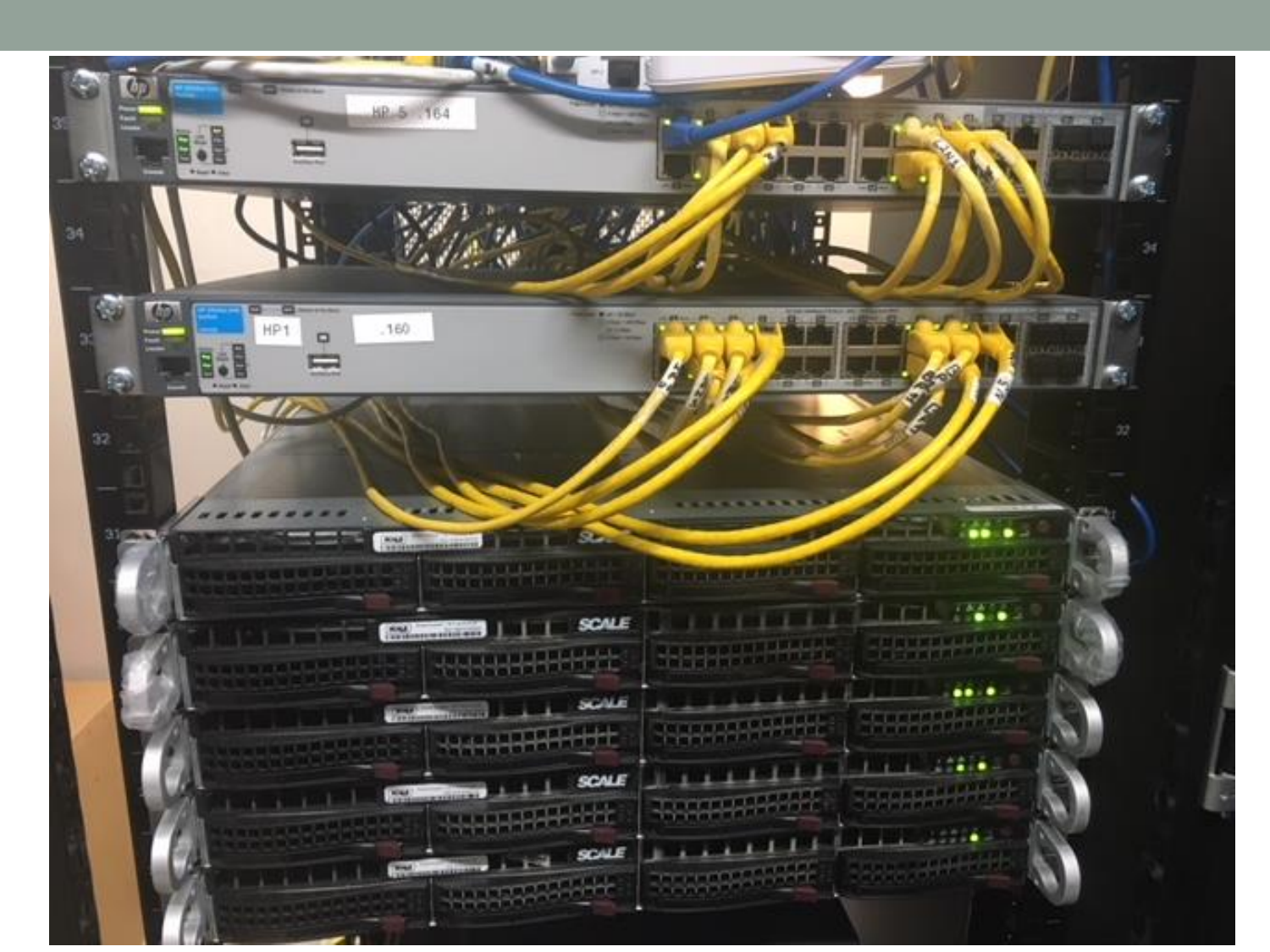

Redundant Power Supplies Redundant 1Gb LAN and backplane NIC ports 24/7/365 support (phone and remote) RAID 10 **Snapshots**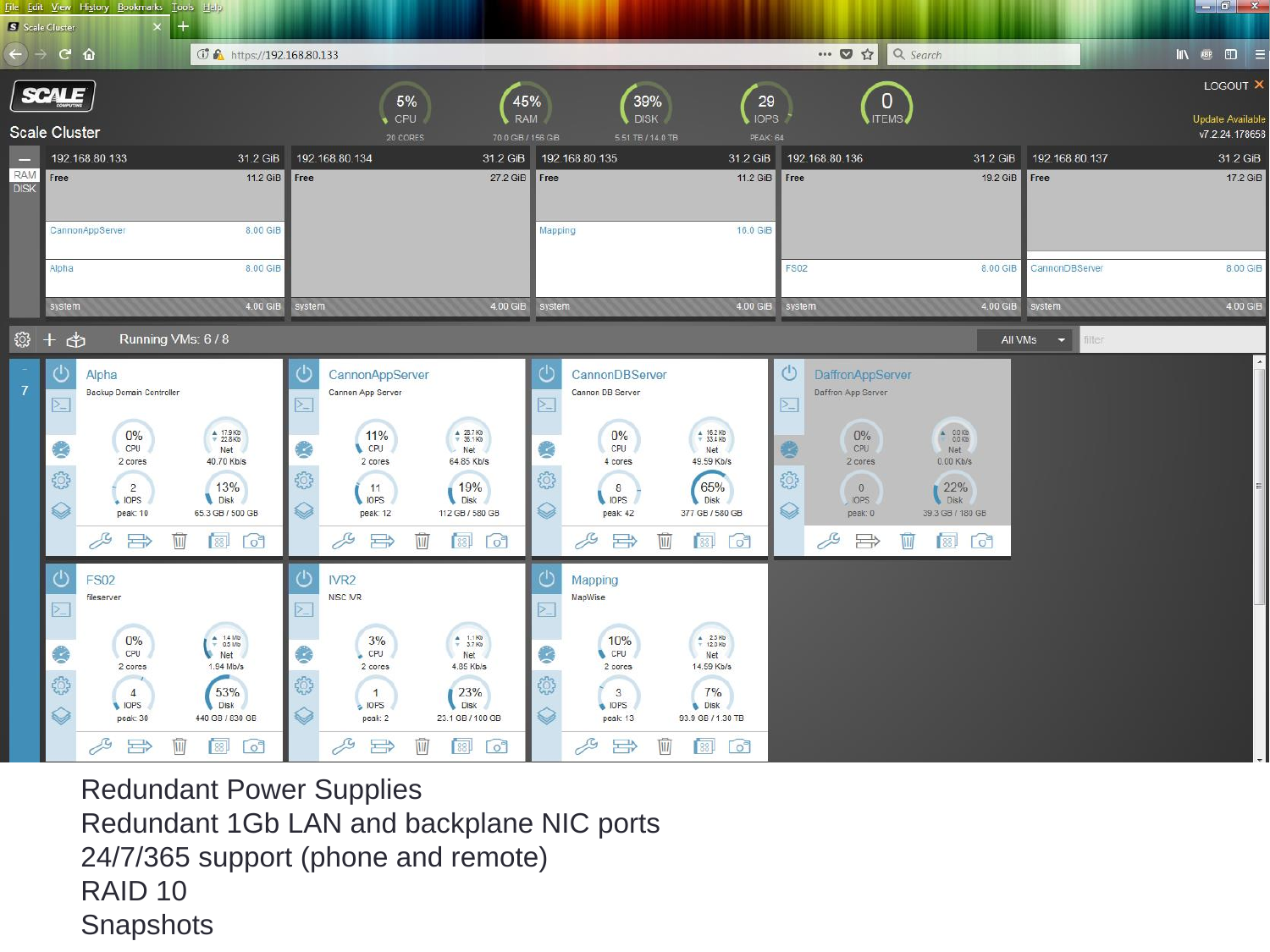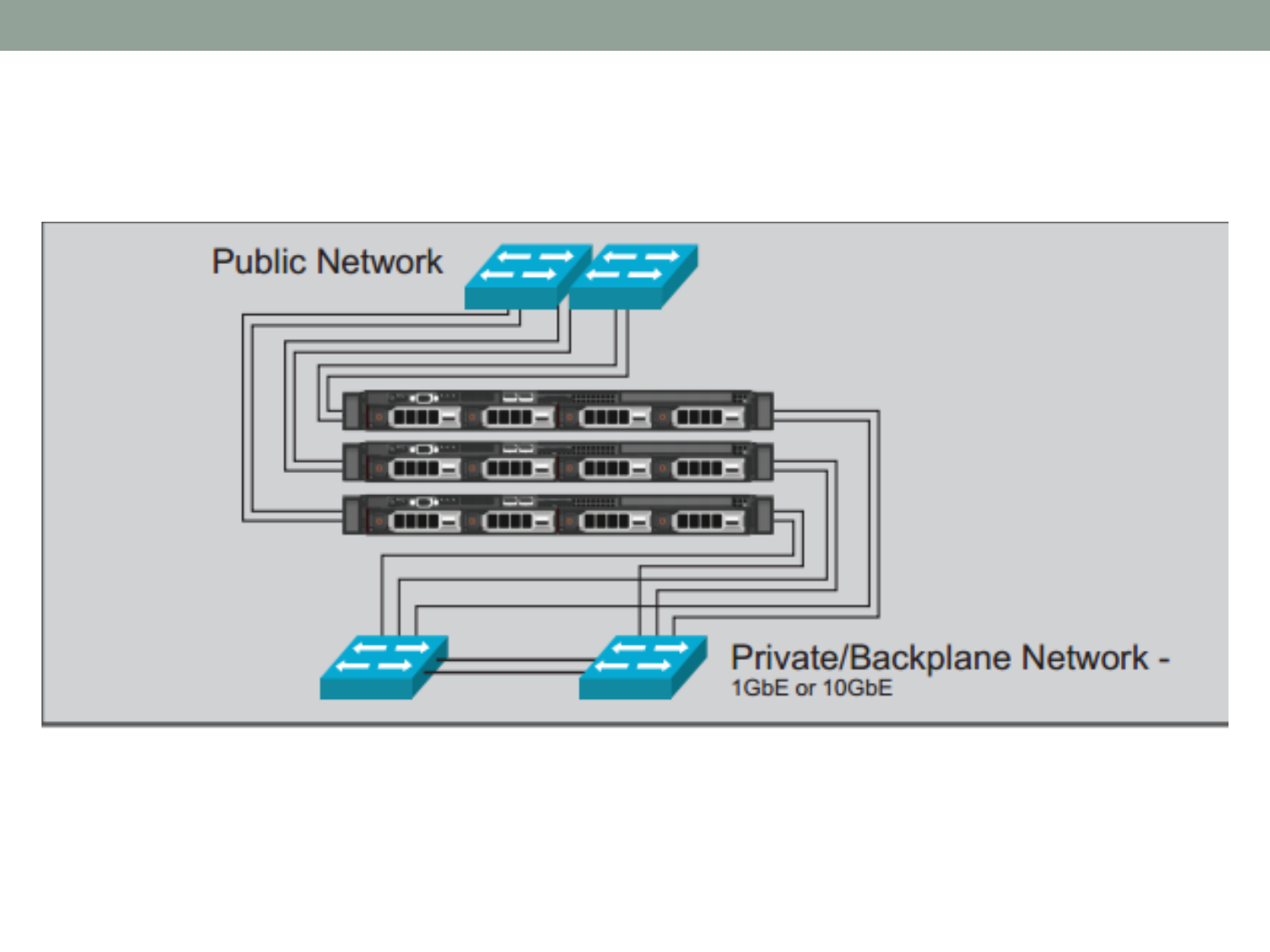### HyperCore Operating System update

| File Edit View History Bookmarks Tools Help<br>S Scale Cluster<br>$\times$ $+$ |                                                                                                                                                                                                                          |                                         |                                         |                   |                                        |                                                                                                                                                                                                                    | $\Box$ $\Box$ $\Box$         |  |  |
|--------------------------------------------------------------------------------|--------------------------------------------------------------------------------------------------------------------------------------------------------------------------------------------------------------------------|-----------------------------------------|-----------------------------------------|-------------------|----------------------------------------|--------------------------------------------------------------------------------------------------------------------------------------------------------------------------------------------------------------------|------------------------------|--|--|
| $\leftarrow$ $\rightarrow$ $\alpha$ $\omega$                                   | <b><i><u>D</u></i></b> https://192.168.80.133                                                                                                                                                                            |                                         |                                         |                   | ☆<br>Q Search<br>$\cdots$ $\heartsuit$ |                                                                                                                                                                                                                    | $\Box$ =<br>II\ ABP          |  |  |
|                                                                                |                                                                                                                                                                                                                          | 4%<br><b>CPU</b>                        | 45%<br>39%<br><b>RAM</b><br><b>DISK</b> | 22<br><b>IOPS</b> | $\bf{0}$<br><b>ITEMS</b>               |                                                                                                                                                                                                                    | LOGOUT X<br>Update Available |  |  |
| <b>Scale Cluster</b>                                                           |                                                                                                                                                                                                                          | 20 CORES                                | 70.0 GiB / 156 GiB<br>5.51 TB / 14.0 TB | <b>PEAK: 24</b>   |                                        |                                                                                                                                                                                                                    | v7.2.24.178658               |  |  |
| 192.168.80.133<br>$\sim$                                                       | 192.168.80.134<br>31.2 GiB                                                                                                                                                                                               | 31.2 GiB                                | 192.168.80.135                          | 31.2 GiB          | 192.168.80.136                         | 31.2 GiB<br>192.168.80.137                                                                                                                                                                                         | 31.2 GiB                     |  |  |
| RAM<br>Free<br><b>DISK</b>                                                     | 11.2 GiB<br>Free                                                                                                                                                                                                         | 27.2 GiB                                | Free                                    | 11.2 GiB Free     |                                        | 19.2 GiB<br>Free                                                                                                                                                                                                   | 17.2 GiB                     |  |  |
| CannonAppServer                                                                | 8.00 GiB                                                                                                                                                                                                                 |                                         | Mapping                                 | 16.0 GiB          |                                        |                                                                                                                                                                                                                    |                              |  |  |
| Alpha                                                                          | 8.00 GiB                                                                                                                                                                                                                 |                                         |                                         |                   | <b>FS02</b>                            | 8.00 GiB<br>CannonDBServer                                                                                                                                                                                         | 8.00 GiB                     |  |  |
| system                                                                         | 4.00 GiB<br>system                                                                                                                                                                                                       | 4.00 GiB                                | system                                  | 4.00 GiB          | system                                 | 4.00 GiB<br>system                                                                                                                                                                                                 | 4.00 GiB                     |  |  |
| <b>Control Center</b>                                                          | <b>Available Updates</b>                                                                                                                                                                                                 |                                         |                                         |                   |                                        |                                                                                                                                                                                                                    |                              |  |  |
| Cluster Log                                                                    | Release:                                                                                                                                                                                                                 | 7.4.22 General Release (v7.4.22.183736) |                                         |                   |                                        |                                                                                                                                                                                                                    |                              |  |  |
| Conditions                                                                     | <b>Apply Update</b><br>Scale Computing has announced General Availability on an update to the HyperCore Operating SystemTM (HCOS) firmware.                                                                              |                                         |                                         |                   |                                        |                                                                                                                                                                                                                    |                              |  |  |
| Control                                                                        | ALERT: When updating to 7.4.22, the progress of the update may not appear correctly in the UI.                                                                                                                           |                                         |                                         |                   |                                        |                                                                                                                                                                                                                    |                              |  |  |
| Media                                                                          | Variables that affect the time to update are:<br>- The speed of your internet connection<br>- The number of nodes in the cluster<br>- The number and load factor of currently running Virtual Machines                   |                                         |                                         |                   |                                        |                                                                                                                                                                                                                    |                              |  |  |
| <b>Remote Clusters</b>                                                         | While the update itself usually takes 20 minutes per-node, the number of VMs on the cluster can increase the amount of time it takes to perform the rolling update. If the update does not appear to have completed when |                                         |                                         |                   |                                        |                                                                                                                                                                                                                    |                              |  |  |
| Remote Support                                                                 | refreshing the browser after two hours, please contact technical support for assistance.                                                                                                                                 |                                         |                                         |                   |                                        |                                                                                                                                                                                                                    |                              |  |  |
| Schedules                                                                      | A full version of the HyperCore 7.4 Release Notes can be found here:<br><b>Release Notes</b>                                                                                                                             |                                         |                                         |                   |                                        |                                                                                                                                                                                                                    |                              |  |  |
| Settings                                                                       | Impact on Cluster:                                                                                                                                                                                                       |                                         |                                         |                   |                                        | Refresh Browser After Firmware Update. When update completes, refresh your browser, otherwise the User Interface may not appear correctly. If the update does not appear to be progressing in the browser after 45 |                              |  |  |
| Update                                                                         | minutes, please contact technical support for assistance.                                                                                                                                                                |                                         |                                         |                   |                                        |                                                                                                                                                                                                                    |                              |  |  |
| Support                                                                        |                                                                                                                                                                                                                          |                                         |                                         |                   |                                        |                                                                                                                                                                                                                    |                              |  |  |
| Exit                                                                           |                                                                                                                                                                                                                          |                                         |                                         |                   |                                        |                                                                                                                                                                                                                    |                              |  |  |
|                                                                                |                                                                                                                                                                                                                          |                                         |                                         |                   |                                        |                                                                                                                                                                                                                    |                              |  |  |
|                                                                                |                                                                                                                                                                                                                          |                                         |                                         |                   |                                        |                                                                                                                                                                                                                    |                              |  |  |
|                                                                                |                                                                                                                                                                                                                          |                                         |                                         |                   |                                        |                                                                                                                                                                                                                    |                              |  |  |
|                                                                                |                                                                                                                                                                                                                          |                                         |                                         |                   |                                        |                                                                                                                                                                                                                    |                              |  |  |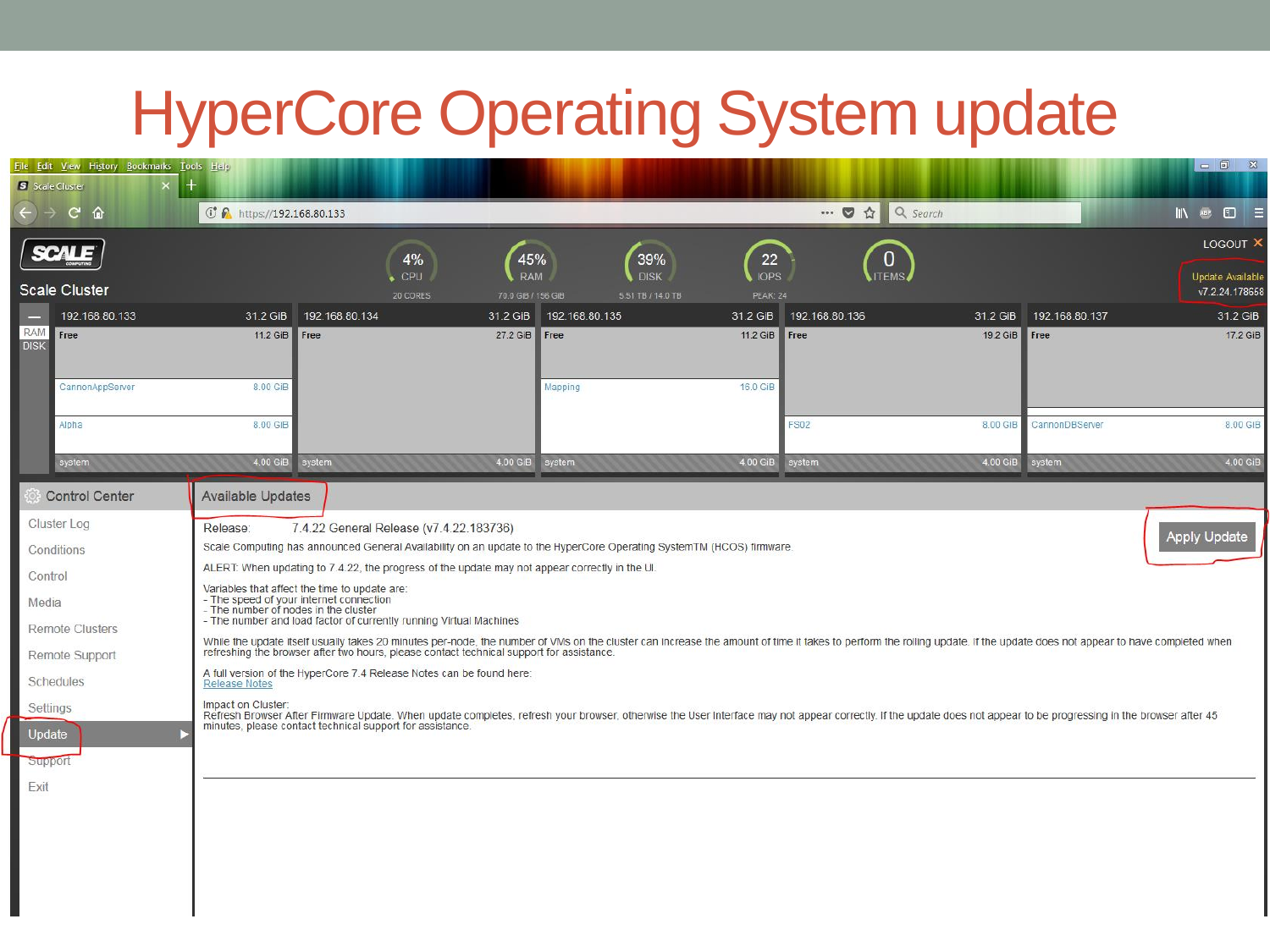## Disk view

|                                                                                               | File Edit View History Bookmarks Tools Help<br>S Scale Cluster | $+$<br>$\times$   |                |                   |                    |                   |                                                    |                |                    |                |                              |
|-----------------------------------------------------------------------------------------------|----------------------------------------------------------------|-------------------|----------------|-------------------|--------------------|-------------------|----------------------------------------------------|----------------|--------------------|----------------|------------------------------|
| $\leftarrow$ $\rightarrow$ $\alpha$ $\alpha$<br><b><i><u>D</u></i></b> https://192.168.80.133 |                                                                |                   |                |                   |                    |                   | $\cdots$ $\circ$ $\uparrow$ $\circ$ $\circ$ Search |                |                    |                | III\ ASP<br>$\Box$<br>肩      |
|                                                                                               | <b>SCALE</b>                                                   |                   |                | 5%<br>CPU<br>RAM  | 45%                | 39%<br>DISK       | 26<br><b>IOPS</b>                                  |                | $\bf{0}$<br>ITEMS. |                | LOGOUT X<br>Update Available |
|                                                                                               | Scale Cluster                                                  |                   |                | 20 CORES          | 70.0 GiB / 156 GiB | 5.51 TB / 14.0 TB | <b>PEAK: 170</b>                                   |                |                    |                | v7.2.24.178658               |
| $\sim$                                                                                        | 192.168.80.133                                                 | 2.00 TB           | 192.168.80.134 | $2.00$ TB         |                    | 192.168.80.135    | $2.00$ TB                                          | 192.168.80.136 | 4.00 TB            | 192.168.80.137 | 4.00 TB                      |
| RAM<br>DISK                                                                                   | SLOT:0                                                         | 41% / 500 GB SATA | SLOT:0         | 43% / 500 GB SATA | SLOT:0             |                   | 43% / 500 GB SATA                                  | SLOT:0         | 37% / 1.00 TB SATA | SLOT:0         | 36% / 1.00 TB SATA           |
|                                                                                               | SLOT:1                                                         | 43% / 500 GB SATA | SLOT:1         | 42% / 500 GB SATA | SLOT:1             |                   | 43% / 500 GB SATA                                  | SLOT:1         | 36% / 1.00 TB SATA | SLOT:1         | 38% / 1.00 TB SATA           |
|                                                                                               | SLOT:2                                                         | 42% / 500 GB SATA | SLOT:2         | 42% / 500 GB SATA | SLOT:2             |                   | 42% / 500 GB SATA                                  | SLOT:2         | 36% / 1.00 TB SATA | SLOT:2         | 38% / 1.00 TB SATA           |
|                                                                                               | SLOT:3                                                         | 43% / 500 GB SATA | SLOT:3         | 43% / 500 GB SATA | SLOT:3             |                   | 44% / 500 GB SATA                                  | SLOT:3         | 36% / 1.00 TB SATA | SLOT:3         | 37% / 1.00 TB SATA           |
| <b>@ + +</b><br>Running VMs: 6/8<br>All VMs<br>filter.<br>$\overline{\phantom{a}}$            |                                                                |                   |                |                   |                    |                   |                                                    |                |                    | ⊡              |                              |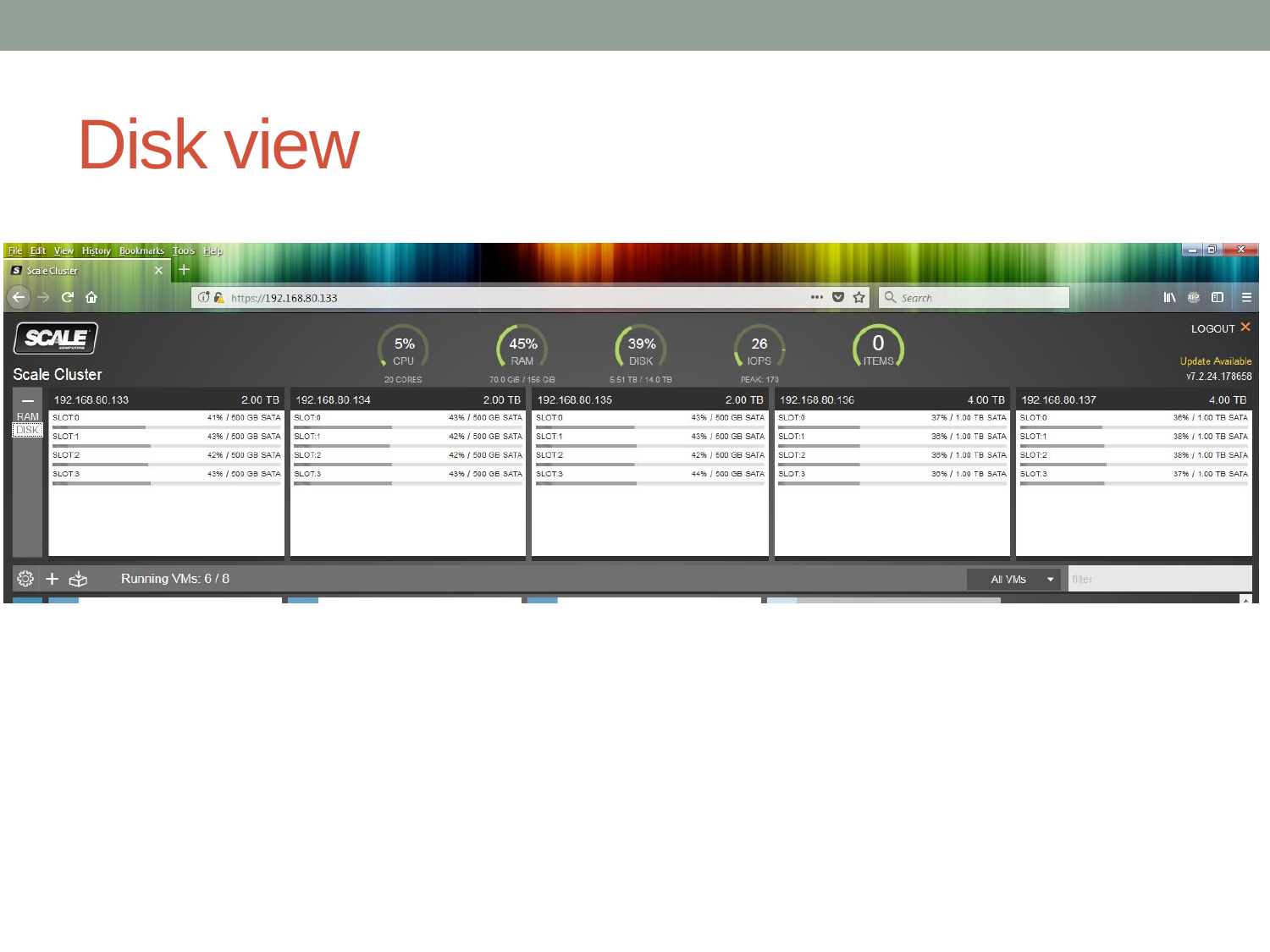# Support portal

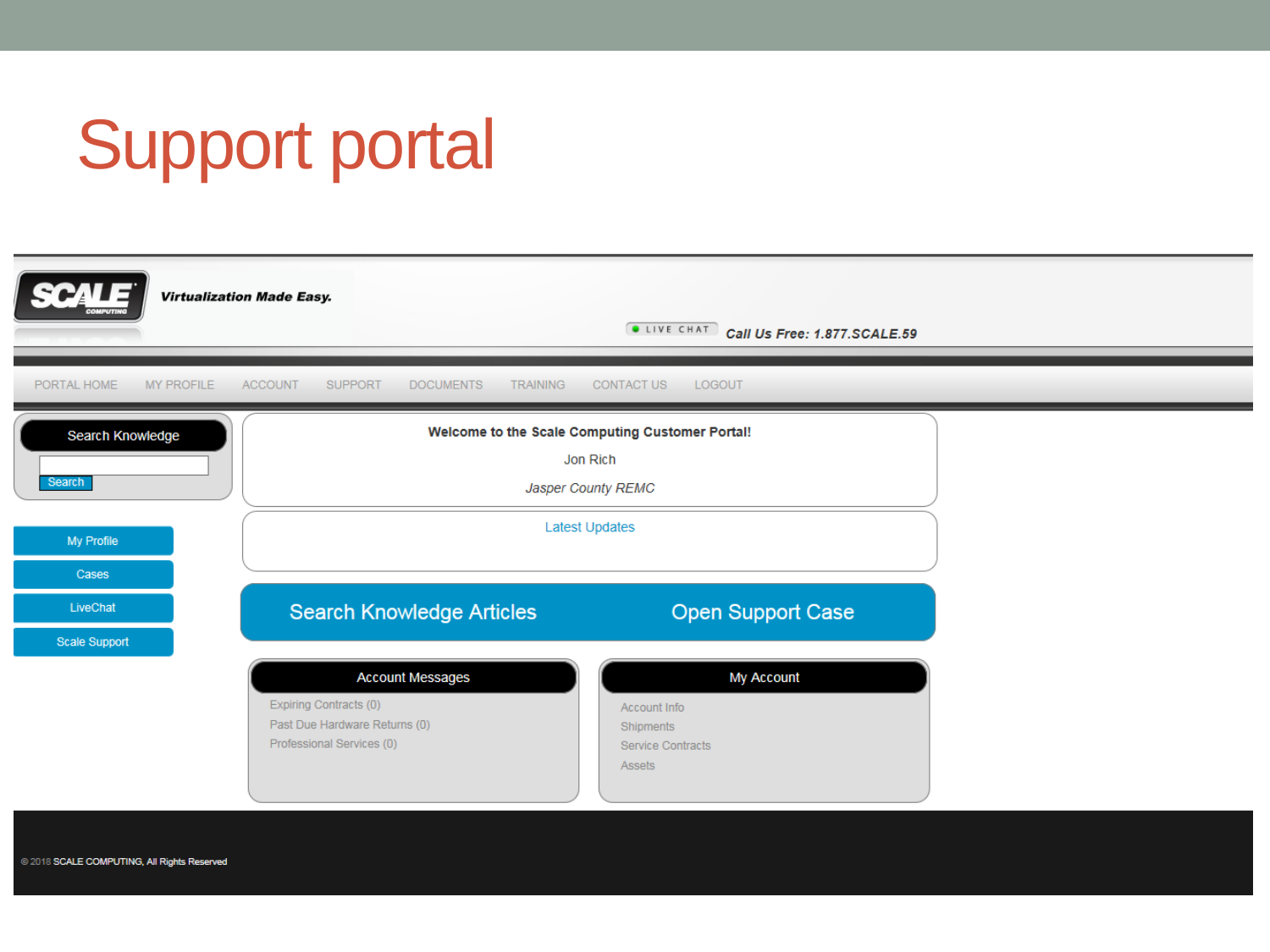

**Virtualization Made Easy.** 

#### Legacy SAN I/O Path

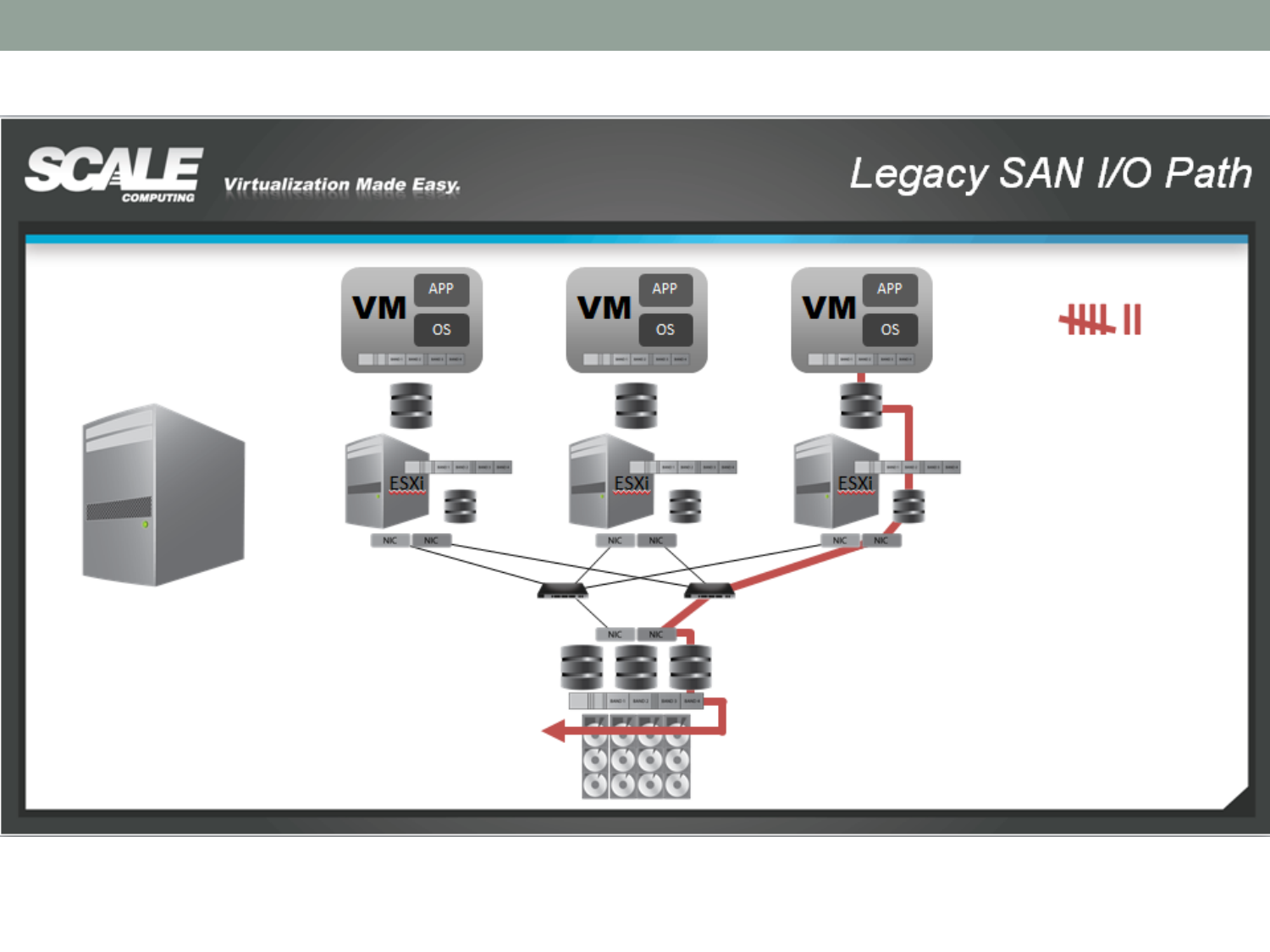

**Virtualization Made Easy.** 

#### HC3 SCRIBE I/O Path

 $\mathbf{m}$ 

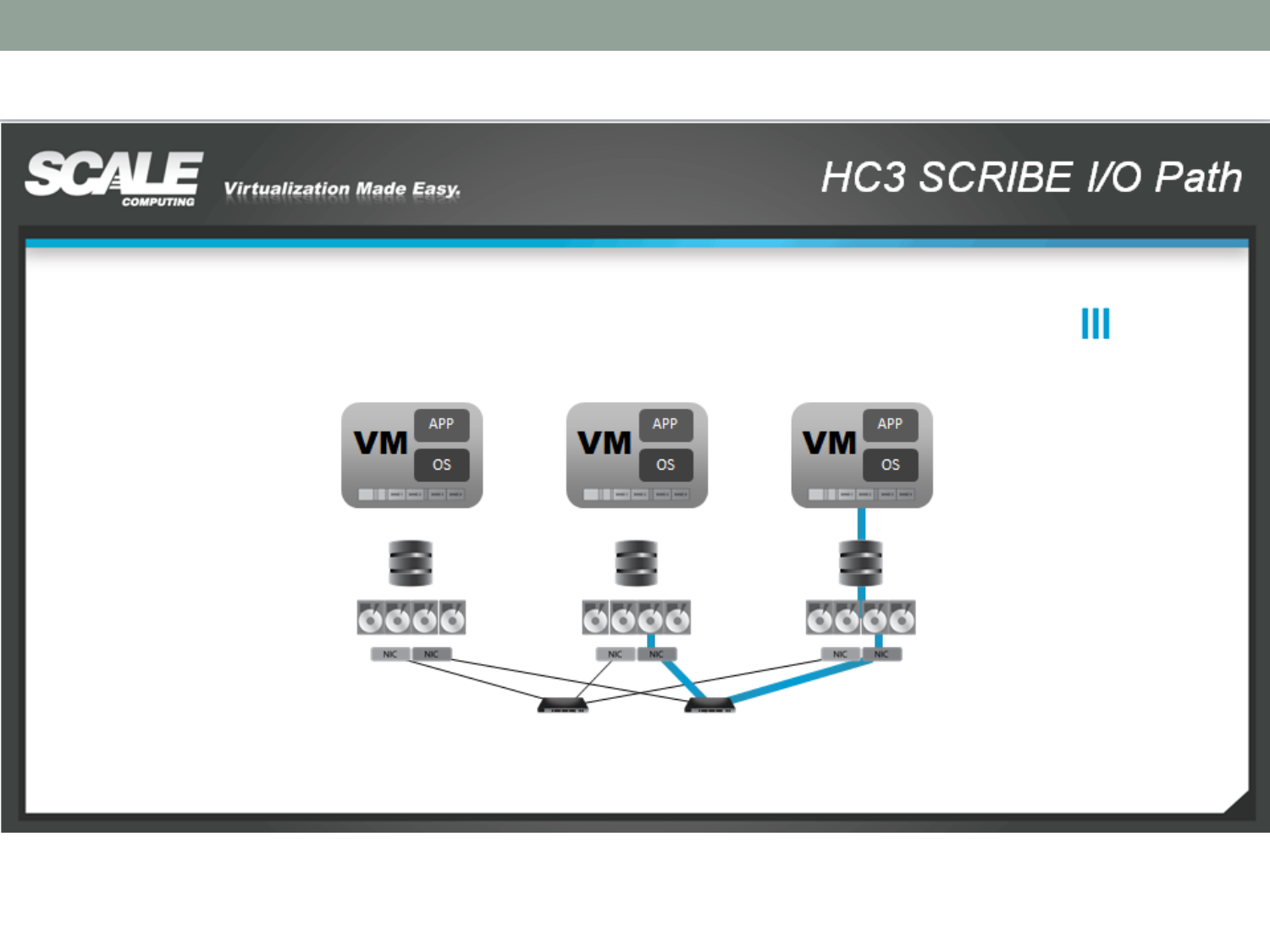### www.scalecomputing.com



1-877-722-5359